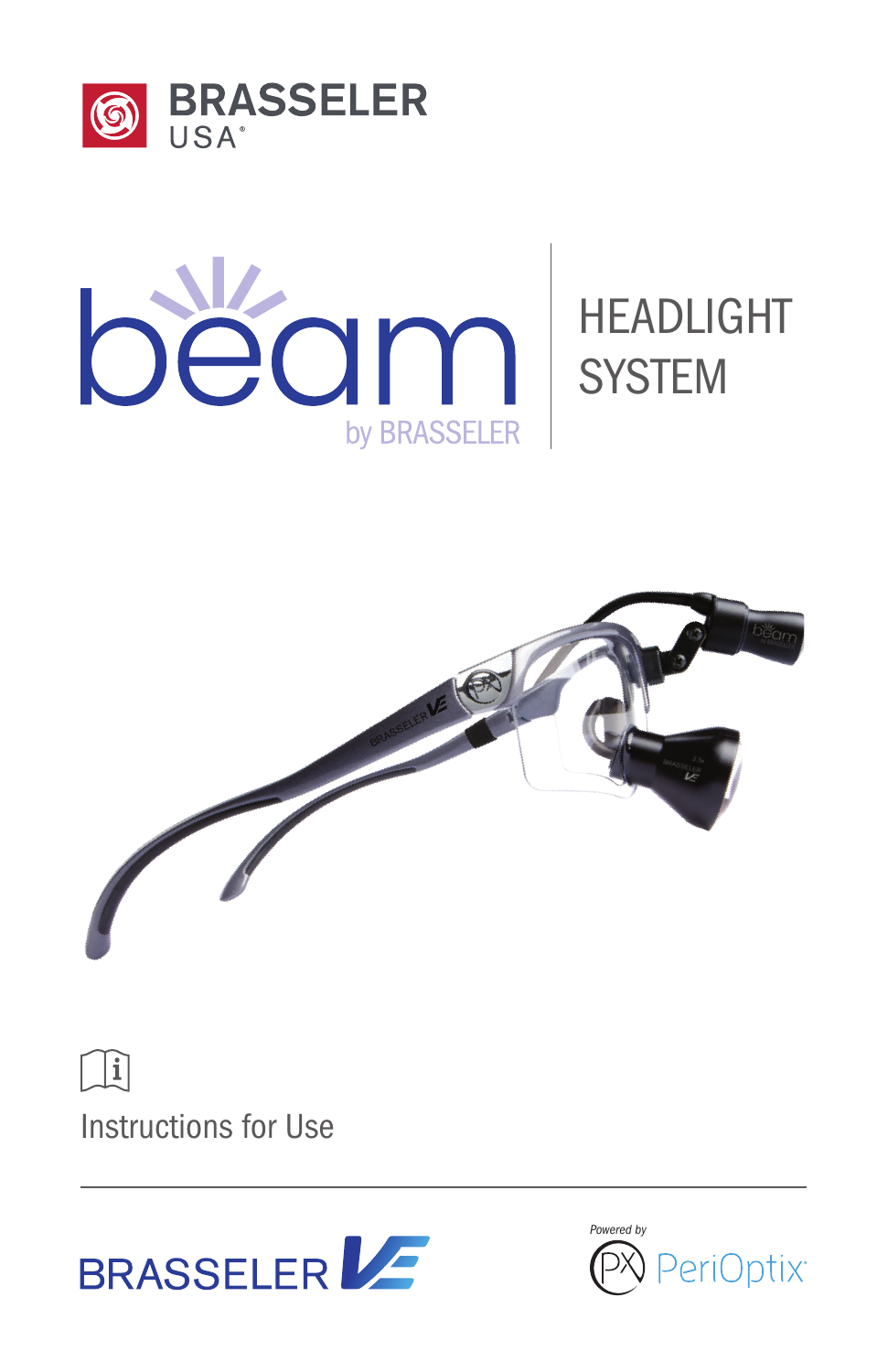# Device Description and Intended Use

Brasseler VE Beam headlight is a fully portable lighting system worn by the operator and is intended to illuminate the working area. It can be worn on a headband or attached to all types of magnification loupes. It is powered by a small, lightweight battery pack that is clipped to the operator's waist. The rechargeable lithium-ion battery provides 10 hours of bright, focused light between charges.

# **Contents**

- 1. Battery pack charger adapter
- 2. Battery pack charger cord
- 3. Battery pack
- 4. Lamp head with cable
- 5. Curing filter
- 6. Elastic strap
- 7. Shirt clip

# Cleaning Instructions

 $FIG. 1$ 2 6 7 4 50

Proper cleaning and maintenance is imperative as well as protection from rough use and improper storage. Cleaning with a low-alcohol (<25%) solution is recommended. If using spray cleaner, do not spray liquid directly on the unit. Instead, spray onto a soft no-scratch cleaning cloth, such as the one provided, and wipe the product as per the solutions' directions for use. Using paper products can scratch lenses. Should you have any questions, please call Brasseler VE Loupes & Lights Care at 888-325-4993.

# **CAUTION**

• DO NOT SUBMERGE PRODUCT OR SUBJECT TO SURFACE SATURATION WITH ANY LIQUID OR ULTRASONIC CLEANER. Your product is not waterproof.

• DO NOT USE WITH ANY POWER ADAPTER, CHARGER CORD, OR BATTERY PACK OTHER THAN PROVIDED BY BRASSELER.

• DO NOT STERILIZE VIA AUTOCLAVE, CHEMICLAVE, GLUTARALDEHYDE, IODOPHOR, OR ANY OTHER STERILIZATION METHOD.

• NO MODIFICATION OF THIS EQUIPMENT IS ALLOWED

• THIS UNIT CONTAINS A LITHIUM-ION BATTERY. AS A RESULT PLEASE BE SURE TO NOT STORE THE UNIT UNCHARGED FOR AN EXTENDED PERIOD OF TIME AS THIS MAY CAUSE THE BATTERY TO DISCHARGE AND REDUCE THE LIFETIME OF THE UNIT.

| <b>Replacement Parts</b>    | Part Number      | <b>Replacement Parts</b>     | Part Number  |
|-----------------------------|------------------|------------------------------|--------------|
| Lamp Head                   | LED <sub>6</sub> | <b>Battery Pack</b>          | LED6-BP1A-BR |
| Replacement Lamp Head Cable | LED6-C           | Battery Pack Charger Cord    | LED-BP-CC    |
| <b>Curing Filter</b>        | LED6-F           | Battery Pack Charger Adapter | LED-BP-CA    |

# Operating Environment:

 $\cdot$  10° - 30°C (50° - 86°F)

- 95% or less relative humidity
- 70kPa 106kPa

# Transport/Storage:

- 0° 40°C (32° 104°F)
- 95% or less relative humidity
- 70kPa 106kPa

# Technical Data:

Headlight System: Internally powered by  $3.7Vdc$  ( $\leftarrow$ ), 6700 mAH rechargeable lithium-ion battery pack

Beam (LED6-BP1A): 470mA

Power Supply: 100 – 240Vac(~), 50/60 Hz, 0.5A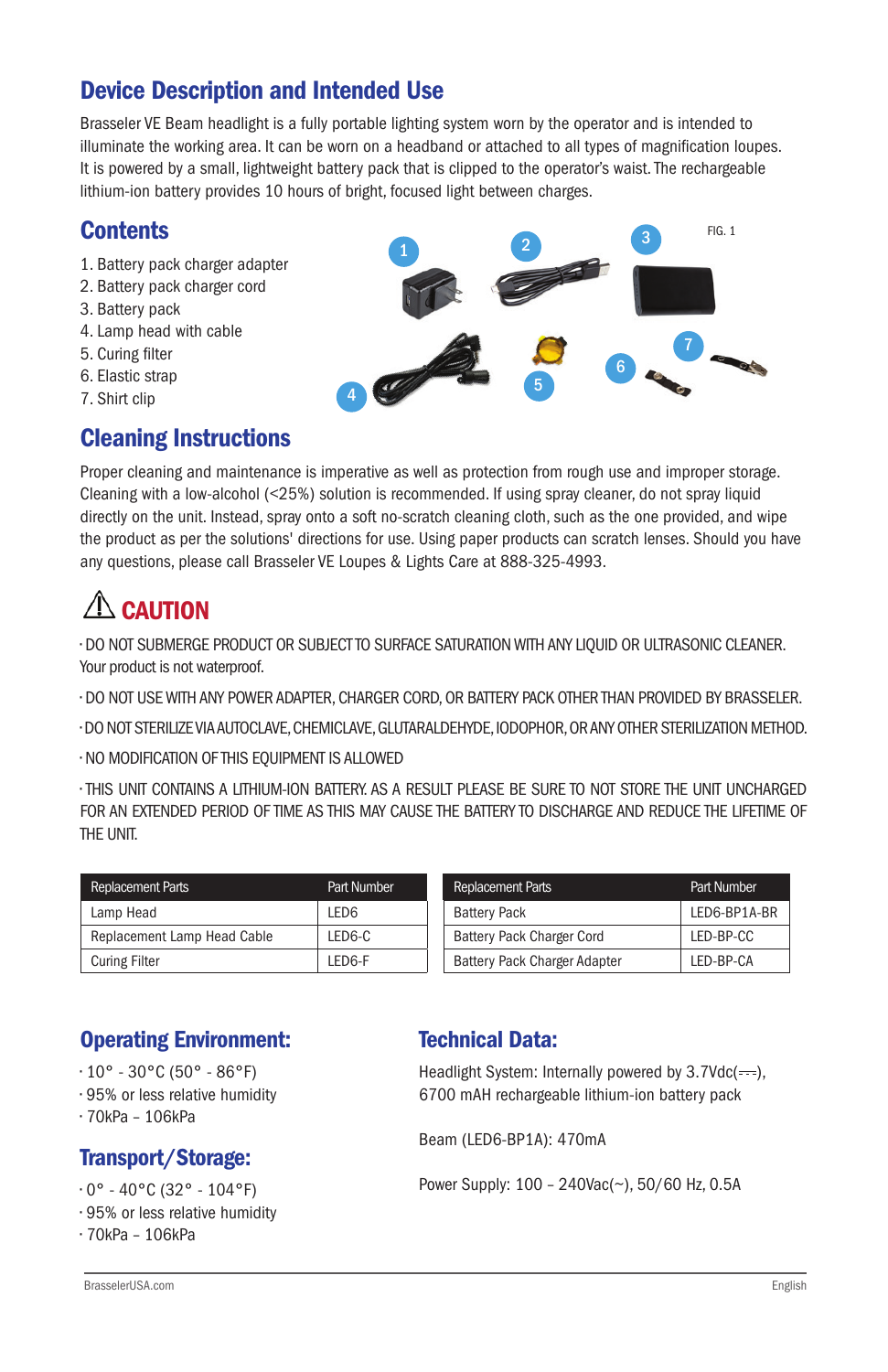# Operating Instructions

# 1. Charging the battery pack

- a. Plug charger cord (FIG. 1, ITEM 2) into the charger adapter (FIG. 1, ITEM 1).
- b. Plug the charger adapter (FIG. 1, ITEM 1) into a power outlet and connect to the battery pack (FIG. 1, ITEM 3) charging port (FIG. 2, ITEM 1). The green charging status light (FIG. 2, ITEM 6) will blink to indicate that charging has begun.
- c. Once the battery pack is fully charged, the green charging status light (FIG. 2, ITEM 6) will stay solid. NOTE: When the battery pack has 10% or less of full power, the red low battery indicator (FIG. 2, ITEM 4) will turn on. The low battery indicator turns off when the battery pack is charging and has reached more than 10% of full power.

# 2. Mounting the Light to Loupes

Attach the lamp head to loupes using the supplied mount and hardware if purchased with loupes. If your light was purchased after loupes, contact Brasseler VE Loupes & Lights Care to order the appropriate mount and hardware.

a. Flip-Up Style Loupes:

Slide clip onto front of interpupillary cross bar of loupes, with one circular cut-out on top and one cut-out on the bottom of the cross bar. The clip should securely snap into place.

b. Through-The-Lens (TTL) Loupes:

Line the screw holes of the mount to the drilled holes on the frame. Use the Phillips head screwdriver provided and tighten screws until secure.

c. Universal Mount:

Open the clip and slide down over the top of the nose bridge. The padded arms of the clip should grasp each side of the eyeglass lenses. Tighten thumb screw to secure clip to frame.

## 3. Installing the lamp head and battery pack

- a. Attach the lamp head cable to the loupe frames with the small elastic strap. (FIG. 1, ITEM 6).
- b. Use the shirt clip (FIG. 1, ITEM 7) on the lamp head cable to position the cord on your shirt or lab coat as desired.
- c. Clip the battery pack to your waist band or pocket, install the lamp head cable to the lamp head port (FIG. 2, ITEM 3).

#### 4. Lamp head operation

- a. To turn on/off the lamp head, press and hold the power button (FIG. 2, ITEM 2) for 2 seconds.
- b. Adjust the lamp head intensity by tapping the power button (FIG. 2, ITEM 2). The intensity indicators (FIG. 2, ITEM 5) indicate the intensity of the lamp head. Each intensity indicator light represents 25% of full intensity.

#### 5. Adjust the direction of the LED beam

To adjust the tension of the lamp head position, use the supplied Phillips head screwdriver to tighten or loosen the two small link screws as needed.

## 6. Precautions

The use of charger adapters and cords other than those provided for use with the device may result in increased emissions or decreased immunity and may cause the system to be non-compliant with the requirements of IEC 60601-1-2. Only the power supply that ships with your device should be used to power the lamp heads.

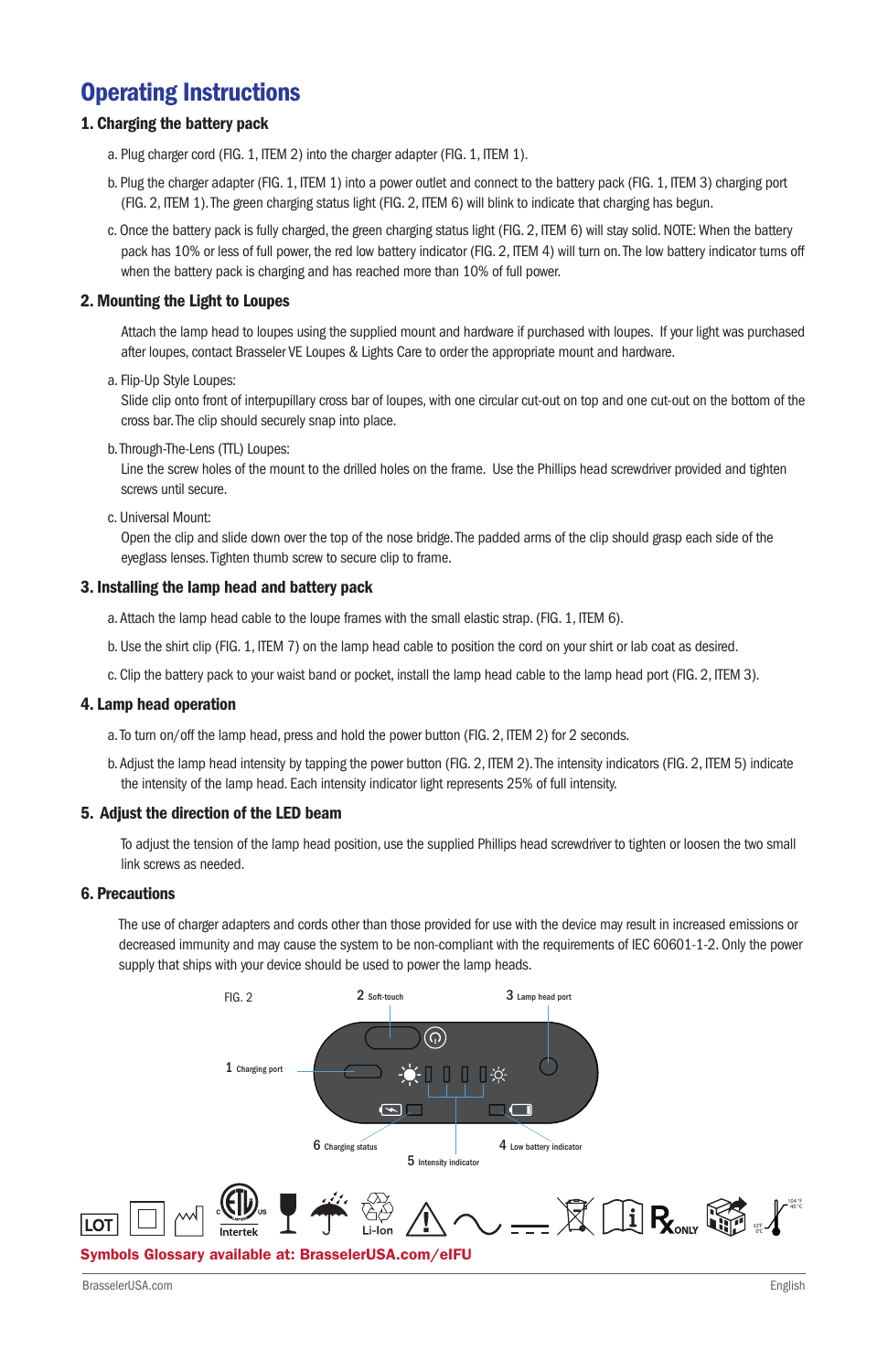

# **Battery**

• Inspect battery pack prior to use.

- Do not dismantle, puncture, crush, or incinerate.
- If the battery pack is dropped or receives a mechanical impact, ensure that the casing is not cracked or damaged.
- Do not use damaged battery packs.
- The electrolyte contained within the lithium cells can cause irritation to the respiratory tract, eyes and skin.
- In addition, cell venting could result in air contaminants, including corrosive or flammable vapors. All precautions should be taken to limit exposure to the electrolyte vapor.

#### Lamp Head

- Turn the lamp head off when not in use. The lamp housing can get hot.
- Do not use the lamp if ambient temperatures exceed 30°C (86°F).
- When lamp is in use, always keep the front of the light at least 6 inches from skin and any surface being illuminated.
- Avoid shining the lamp into patient's eyes.
- Do not allow contact of the lamp to the patient.
- Use a curing filter when working with any light-curable resins.

#### Charging

- When charging the battery pack, inspect the charging lights to ensure that charging is active.
- Do not simultaneously touch the charging unit (when plugged in) and the patient.
- Supplied Li-ion batteries can be dangerous and even explode if improperly charged. The battery pack is designed to be charged only by the supplied charging accessories.
- Do not position the battery charger so it is difficult to disconnect the power adapter from the wall.

#### **General**

- Check all components for burrs, nicks, and sharp edges prior to use.
- If unit is jarred or dropped, re-inspect prior to use.
- Do not use the Brasseler VE Beam headlight system or charge the battery in an oxygen-rich environment.
- Do not store liquids above the charger, battery pack or any other Brasseler VE Beam component or accessory.
- If a spill occurs to the charger, battery, lamp head or battery pack, discontinue use. Using the charger after liquid is spilled into the unit could result in electrical shock.
- Clean only as directed.
- Portable RF communications equipment (including

peripherals such as antenna cables and external antennas) should be used no closer than 30 cm (12 inches) to any part of the Brasseler VE Beam system, including cables specified by the manufacturer. Otherwise, degradation of the performance of this equipment could result.

- Use of accessories, transducers and cables other than those specified or provided by the manufacturer of this equipment could result in increased electromagnetic emissions or decreased electromagnetic immunity of this equipment and result in improper operation.
- Use of this equipment adjacent to or stacked with other equipment should be avoided because it could result in improper operation. If such use is necessary, this equipment and the other equipment should be observed to verify that they are operating normally.
- Removing the power adapter from the wall outlet is the means of isolating the headlight from the supply means.
- Compliance with radiated emissions and immunity Standards: Complies with RF Emissions test per CISPR 11 Group 1 Class B; and Immunity test per IEC 60601 test level for ESD, EFT, Surge, Power Frequency, Voltage, Conducted RF and Radiated RF.

# **Warranty**

Brasseler warrants its products to be free of original defects in material and workmanship and to perform in accordance with specifications.

One-Year Limited Warranty All components of headlight and battery pack system.

Warranty Exclusions:

- Breakage or failure due to tampering, misuse, neglect, accidents, modification or shipping.
- If the product is not used in accordance with manufacturer's recommendations or instructions.
- If repaired or serviced by anyone other than Brasseler.

Prompt inspection and reporting of missing or damaged product should be reported to shipping carrier and Brasseler within 3 days of receipt of product.

If Brasseler products or any component thereof are found to be defective or at variance with the product or component(s) it will be replaced at no cost to the purchaser. This warranty only applies to products purchased new from Brasseler.

For any questions or problems, please contact your local Brasseler representative or call Brasseler VE Loupes & Lights Care at 888-325-4993 between the hours of 8am to 5pm (Pacific Time) Monday-Friday.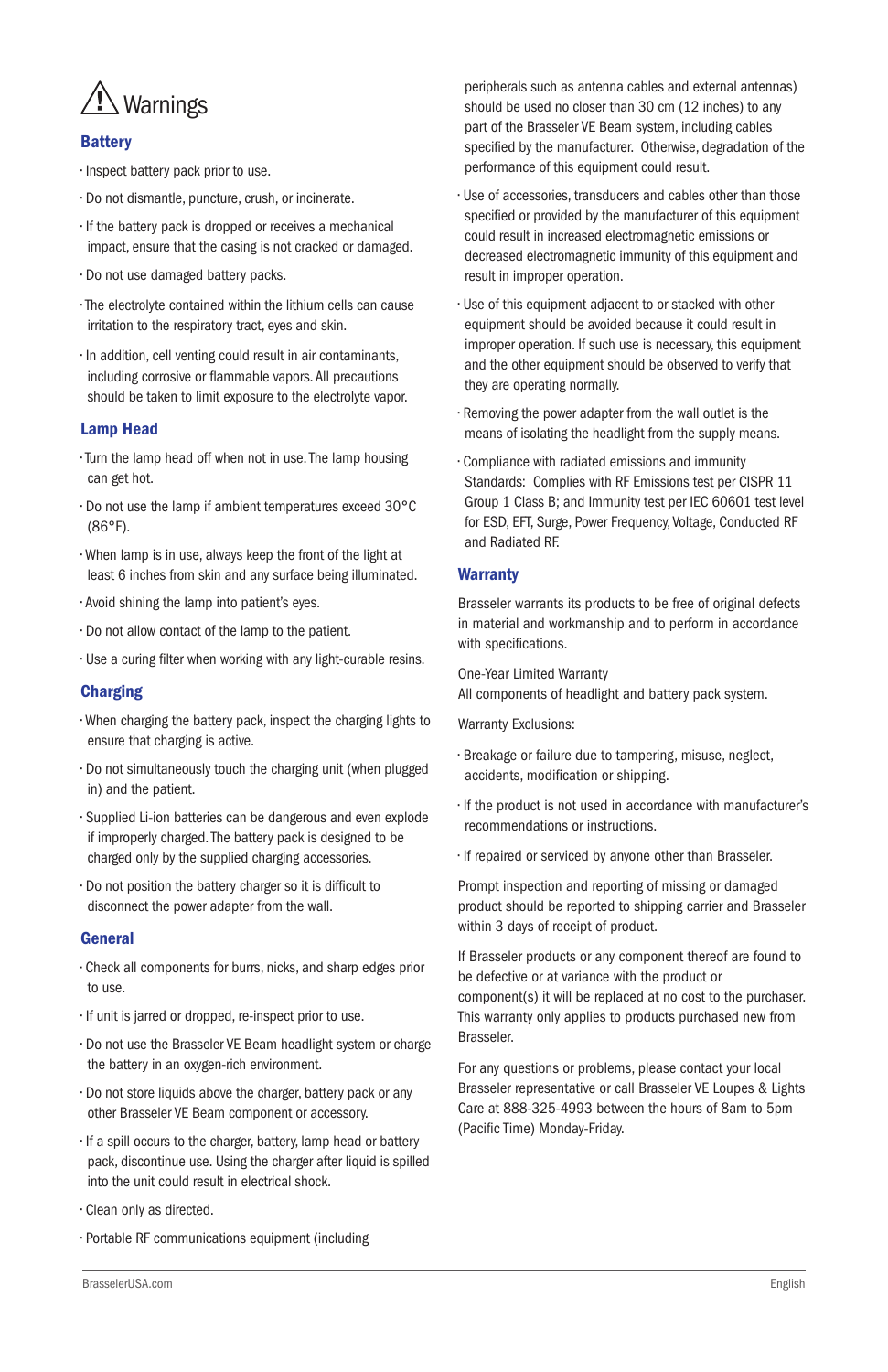



# SYSTÈME DE LAMPE FRONTALE



 $\mathbf{i}$ 

Manuel d'utilisation



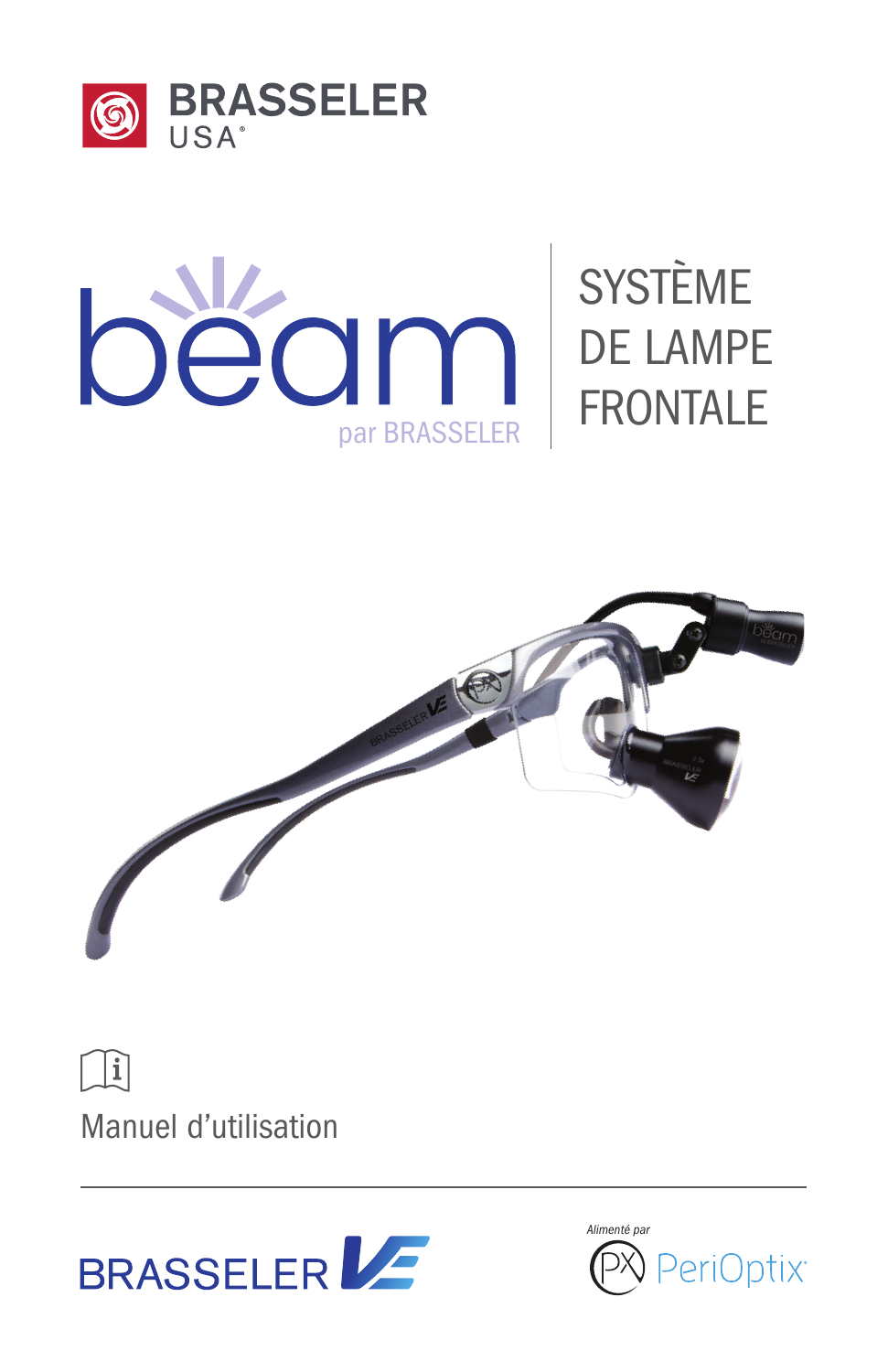# Description de l'appareil et utilisation prévue

Le système de lampe frontale Brasseler VE Beam est un système d'éclairage entièrement portatif porté par l'opérateur et conçu pour éclairer une zone de travail. Il peut être porté avec un serre-tête ou fixé à tous les types de loupes. Il est alimenté par un petit bloc-batterie léger qui est fixé à la taille du conducteur. La batterie rechargeable au lithium-ion fournit 10 heures de lumière vive et ciblée entre les charges.

# Table des matières

- 1. Adaptateur de chargeur de bloc-batterie
- 2. Cordon du chargeur du bloc-batterie
- 3. Bloc-batterie
- 4. Tête d'éclairage avec câble
- 5. Filtre de polymérisation
- 6. Bande élastique
- 7. Pince pour chemise

# $FIG. 1$ 2 6 7 4 60

# Instructions de nettoyage

Un nettoyage et un entretien adéquats sont essentiels ainsi qu'une protection contre l'utilisation irrégulière et un entreposage inadéquat. Il est recommandé de nettoyer avec une solution à faible teneur en alcool (<25 %). Si vous utilisez un nettoyant pulvérisateur, ne pas vaporiser de liquide directement sur l'appareil. Vaporiser plutôt sur un chiffon doux comme celui fourni et essuyer le produit selon le mode d'emploi de la solution nettoyante. L'utilisation de produits en papier peut égratigner les verres. Si vous avez des questions, veuillez communiquer avec le service d'assistance à la clientèle de Brasseler VE Loupes & Lights au 888 325-4993.

# $\triangle$  misf fn garde

• NE PAS IMMERGER LE PRODUIT ET NE PAS LE SOUMETTRE À LA SATURATION DE SURFACE AVEC UN NETTOYANT LIQUIDE OU À ULTRASONS. Votre produit n'est pas étanche.

• NE PAS UTILISER AVEC UN ADAPTATEUR SECTEUR, UN CÂBLE DE CHARGEUR OU UN BLOC-BATTERIE AUTRE QUE CELUI FOURNI PAR BRASSELER.

• NE PAS STÉRILISER PAR AUTOCLAVE, CHEMICLAVE, GLUTARALDÉHYDE, IODOPHOR OU TOUTE AUTRE MÉTHODE DE STÉRILISATION.

• AUCUNE ALTÉRATION DE CET ÉQUIPEMENT N'EST PERMISE.

• CET APPAREIL CONTIENT UNE BATTERIE AU LITHIUM-ION. PAR CONSÉQUENT, IL FAUT S'ASSURER DE NE PAS RANGER L'APPAREIL NON CHARGÉ PENDANT UNE LONGUE PÉRIODE, CAR CELA POURRAIT ENTRAÎNER LA DÉCHARGE DE LA BATTERIE ET RÉDUIRE LA DURÉE DE VIE DE L'APPAREIL.

| Pièces de rechange                         | Numéro de pièce  | Pièces de rechange                      | Numéro de pièce |
|--------------------------------------------|------------------|-----------------------------------------|-----------------|
| Tête d'éclairage                           | LED <sub>6</sub> | Bloc-batterie                           | LED6-BP1A-BR    |
| Câble de rechange pour la tête d'éclairage | LED6-C           | Cordon du chargeur du bloc-batterie     | LED-BP-CC       |
| Filtre de polymérisation                   | LED6-F           | Adaptateur de chargeur de bloc-batterie | LED-BP-CA       |

| Pièces de rechange                      | Numéro de pièce |
|-----------------------------------------|-----------------|
| Bloc-batterie                           | LED6-BP1A-BR    |
| Cordon du chargeur du bloc-batterie     | LED-BP-CC       |
| Adaptateur de chargeur de bloc-batterie | LED-BP-CA       |

# Environnement opérationnel :

• 10 °C à 30 °C (50 °F à 86 °F)

- 95 % ou moins d'humidité
- 70 kPa à 106 kPa

# Transport/entreposage :

• 0 à 40 °C (32 à 104 °F)

• 95 % ou moins d'humidité

• 70 kPa à 106 kPa

# Fiche technique :

Système de lampe frontale : Alimenté à l'interne par un bloc-batterie au lithium-ion rechargeable de 6 700 mAh à 3,7  $Vdc( ==)$ 

Faisceau (LED6-BP1A) : 470mA

Alimentation électrique : 100 à 240 Vac(~), 50/60 Hz, 0,5 A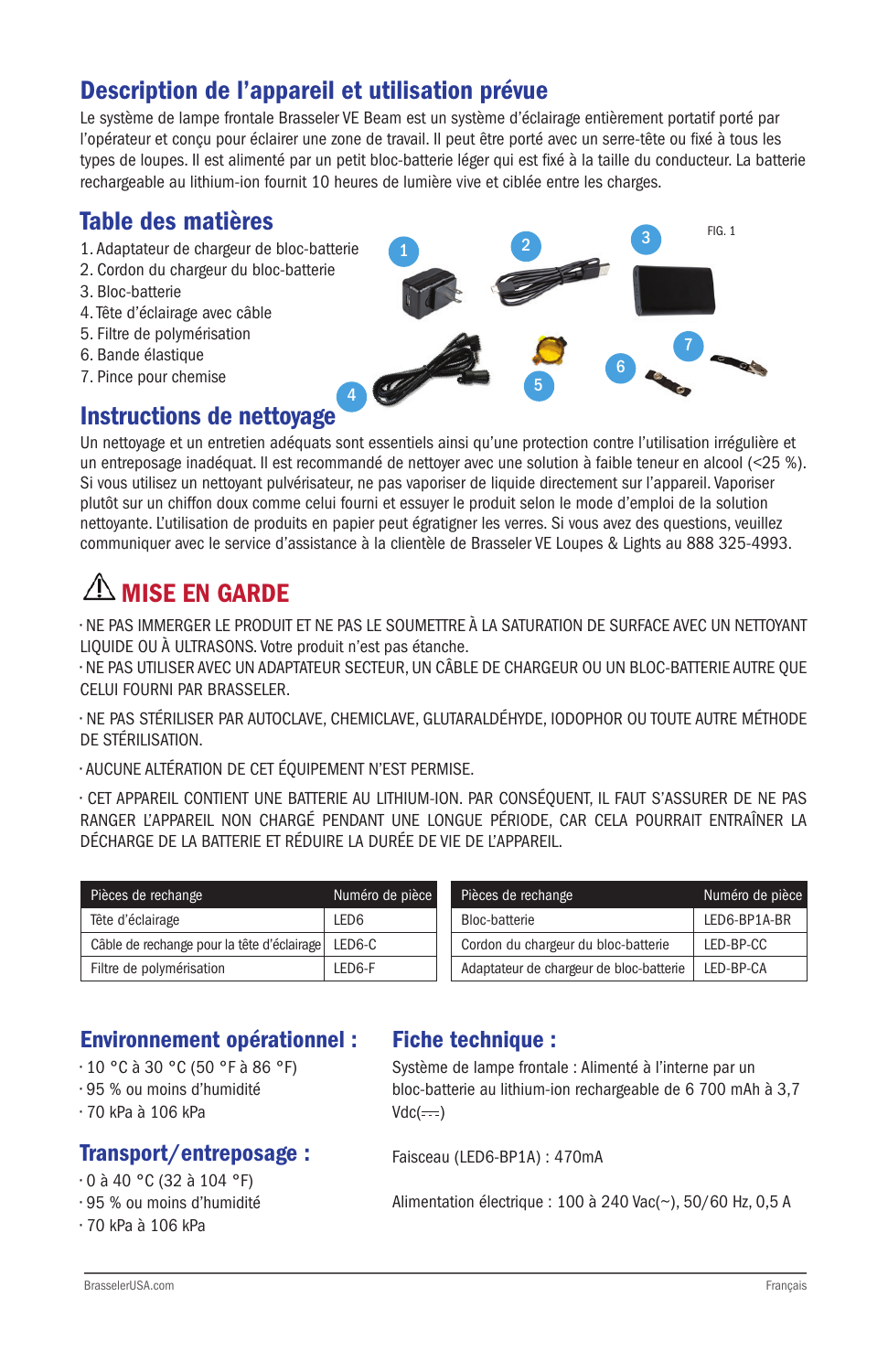# Instructions de fonctionnement

# 1. Chargement du bloc-batterie

- a. Brancher le cordon du chargeur (FIG. 1, ARTICLE 2) dans l'adaptateur de chargeur (FIG. 1, ARTICLE 1).
- b. Brancher l'adaptateur du chargeur (FIG. 1, ARTICLE 1) dans une prise de courant et le connecter au bloc-batterie (FIG. 1, ARTICLE 3) port de recharge (FIG. 2, ARTICLE 1). Le voyant d'état de charge vert (FIG. 2, ARTICLE 6) clignotera pour indiquer que la recharge a commencé.
- c. Lorsque le bloc-batterie est complètement chargé, le voyant de charge vert (FIG. 2, ARTICLE 6) restera fixe. REMARQUE : Lorsque le bloc-batterie est alimenté à 10 % ou moins, le témoin rouge de batterie faible (FIG. 2, ARTICLE 4) s'allumera. Le témoin de batterie faible s'éteint lorsque le bloc-batterie se charge et a atteint plus de 10 % de la pleine puissance.

#### 2. Montage de la lumière sur les loupes

Fixer la tête d'éclairage aux loupes à l'aide du support et de la quincaillerie fournis s'ils sont achetés avec les loupes. Si votre faisceau lumineux a été acheté après les loupes, communiquer avec le service d'assistance à a clientèle Brasseler VE Loupes & Lights pour commander le support et la quincaillerie appropriés.

a. Loupes escamotables :

Glisser l'attache sur le devant de la barre transversale interpupillaire des loupes, avec une découpe circulaire sur le dessus et une découpe au bas de la barre transversale. L'attache devrait être bien fixée en place.

b. Loupes TTL :

Aligner les trous de vis du support aux trous percés sur les montures. Utiliser le tournevis à tête cruciforme fourni et serrer les vis jusqu'à ce qu'elles soient bien fixées.

c. Montage universel :

Ouvrir l'attache et la faire glisser vers le bas au-dessus de l'arête du nez. Les bras rembourrés de l'attache doivent saisir chaque côté des lentilles. Serrer la vis pour fixer l'attache aux montures.

#### 3. Installation de la lampe frontale et du bloc-batterie

- a. Fixer le câble de la lampe frontale aux montures de loupe avec la petite bande élastique (FIG. 1, ARTICLE 6).
- b. Utiliser la pince pour chemise (FIG. 1, ARTICLE 7) sur le câble de la tête d'éclairage pour placer le cordon sur votre chemise ou votre blouse de laboratoire au besoin.
- c. Fixer le bloc-batterie à votre ceinture ou poche, puis installer le câble de la lampe sur le port de la tête d'éclairage (FIG. 2, ARTICLE 3).

#### 4. Fonctionnement de la tête d'éclairage

- a. Pour allumer et éteindre la tête d'éclairage, appuyer sur le bouton de marche-arrêt et le maintenir enfoncé (FIG. 2, ARTICLE 2) pendant 2 secondes.
- b. Régler l'intensité de la lampe en appuyant sur le bouton de marche/arrêt (FIG. 2, ARTICLE 2). Les témoins d'intensité (FIG. 2, ARTICLE 5) indiquent l'intensité de la lampe. Chaque témoin d'intensité représente 25 % de l'intensité totale.

#### 5. Ajuster la direction du faisceau à DEL

Pour ajuster la tension de la position de la lampe frontale, utiliser le tournevis à tête cruciforme fourni pour serrer ou desserrer les deux petites vis de liaison au besoin.

#### 6. Précautions

L'utilisation d'adaptateurs de chargeur et de cordons autres que ceux prévus pour l'appareil peut entraîner une augmentation des émissions ou une diminution de l'immunité et peut entraîner la non-conformité du système aux exigences de la norme IEC 60601-1-2. Seule l'alimentation qui accompagne votre appareil doit être utilisée pour alimenter les lampes.